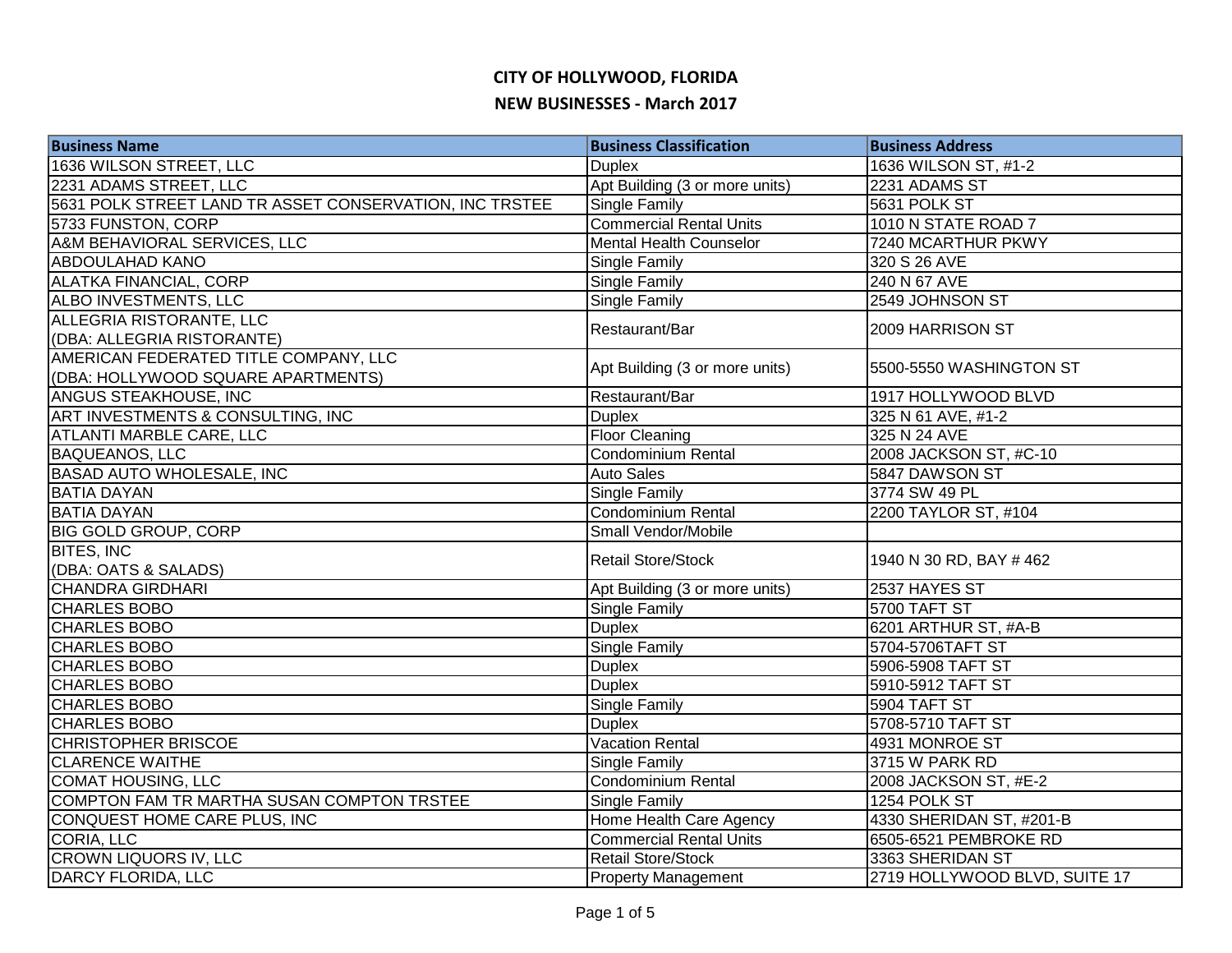| <b>Business Name</b>                          | <b>Business Classification</b>     | <b>Business Address</b>        |
|-----------------------------------------------|------------------------------------|--------------------------------|
| DECO SPORTS BAR & LOUNGE, LLC                 | Restaurant/Bar                     | 115 S 20 AVE                   |
| DECO SPORTS BAR & LOUNGE, LLC                 | Restaurant/Bar                     | 115 S 20 AVE                   |
| DEEP SOUTH MOBILE HOME SERVICE & HAULING, LLC | Office                             | 5801 HOLLYWOOD BLVD            |
| <b>DOMINO'S PIZZA, LLC</b>                    | Restaurant/Bar                     | 2454 SHERIDAN ST               |
| DOUBLE EDGED CONSTRUCTION, INC                | Contractor/Pool Tech               | 1918 HARRISON ST, SUITE 205    |
| DRINK MORE LOCAL, LLC                         | <b>Retail Store/Stock</b>          | 1940 N 30 RD, BAY 465          |
| <b>EASY FINANCE MOTORS, LLC</b>               | <b>Auto Sales</b>                  | 5834 DAWSON ST                 |
| <b>EASY HOME. LLC</b>                         | Condominium Rental                 | 2008 JACKSON ST, #B-6          |
| <b>ESMERALDA BENTO DOS SANTOS ARAUJO</b>      | Single Family                      | 1575 WINDJAMMER WAY            |
| ESTATE BUYERS OF HOLLYWOOD, CORP.             | Retail Store/Stock                 | 1914 HOLLYWOOD BLVD            |
| <b>EVANGELOS ATHINEOS</b>                     | <b>Duplex</b>                      | 5901 GARFIELD ST               |
| EWC HOLLYWOOD WAX, LLC                        | Cosmetologists/Facials             | 3359B SHERIDAN ST              |
| (DBA: EUROPEAN WAX CENTER)                    |                                    |                                |
| <b>FAMSUN INVEST, LLC</b>                     | <b>Commercial Rental Units</b>     | 2020 HOLLYWOOD BLVD            |
| FAWA, LLC                                     | Single Family                      | 1652 HAYES ST                  |
| FCT COMBUSTION, INC                           | Office                             | 3874 SW 30 AVE                 |
| FLORIDA 2015, LLC                             | <b>Commercial Rental Units</b>     | 1918 HARRISON ST               |
| <b>FLORIDA PRIME MOTORS, LLC</b>              | <b>Auto Sales</b>                  | 6011 RODMAN ST, SUITE 204      |
| FOUNDATION FOR END OF LIFE CARE, INC          | <b>Consultant/Business Advisor</b> | 3440 HOLLYWOOD BLVD, SUITE 415 |
| <b>FRANCISCO MARTIN GARRIDO</b>               | Physician                          | 117 S 17 AVE                   |
| <b>FRANKLYN VAN DAM</b>                       | <b>Single Family</b>               | 7010 TYLER ST                  |
| FRONTIER ENGINEERING DEVELOPMENT, LLC         | Engineer/Consulting                | 2418 HOLLYWOOD BLVD, SUITE A   |
| <b>FUNDACION MANANTIALES USA INC</b>          | Office                             | 2501 S OCEAN DR, #C-11L        |
| <b>GALVIS MOTORS, INC</b>                     | <b>Auto Sales</b>                  | 5907 FUNSTON ST                |
| <b>GENESIS INTERIORS, LLC</b>                 | Manufacturing                      | 4040 SW 30 AVE                 |
| <b>GEORGE ANDRIANOPOULOS</b>                  | <b>Retail Store/Stock</b>          | 1940 N 30 RD                   |
| (DBA: GREEK VILLAGE TAVERNA)                  |                                    |                                |
| <b>GERARDO FERNANDEZ-DAVILA</b>               | Attorney                           | 3440 HOLLYWOOD BLVD            |
| GHB MULTI QUALITY SERVICES, INC               | Office                             | 1820 N 17 AVE, APT. 5          |
| <b>GLORIA ISABEL DOMINQUEZ</b>                | Single Family                      | 2650 WILEY ST                  |
| <b>GUY HARTAL</b>                             | Single Family                      | 4508 W PARK RD                 |
| <b>HAIM DAYAN</b>                             | Single Family                      | 5911 MCKINLEY ST               |
| HBC 335, LLC                                  | Rooming House                      | 335 DESOTO ST                  |
| HIBACHI GRILL MASTERS, LLC                    | Small Vendor/Mobile                |                                |
| HOLLYWOOD BOAT RENTALS, LLC                   | Boat/Jet Ski Rental                | 1318 N OCEAN DR                |
| HOLLYWOOD PROPERTY HOLDINGS, LLC              | Single Family                      | 1453 HOLLYWOOD BLVD            |
| <b>INDEX COMPUTER REMARKETING, INC</b>        | Retail Store/Stock                 | 3981 SW 30 AVE                 |
| JACKSON PIER 43, LLC                          | Condominium Rental                 | 2008 JACKSON ST, #C-9          |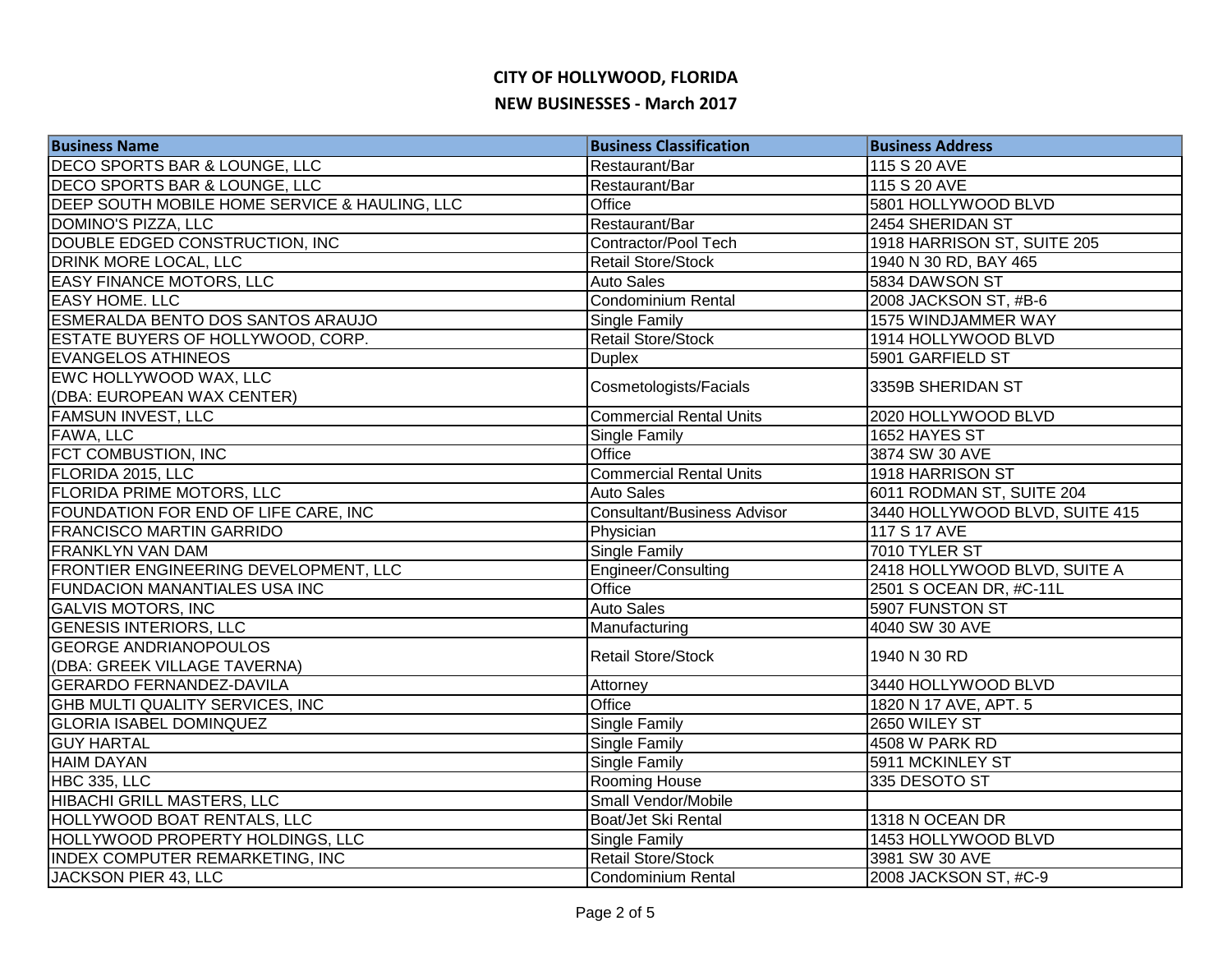| <b>JACQUELINE C GRANT</b><br>Office<br>2842 FILLMORE ST, APT 8<br>(DBA: DIAMOND NOTARY AND WEDDING SERVICE)<br><b>JAMES E TINDLE</b><br>6351 PARK ST<br><b>Single Family</b> | <b>Business Classification</b> | <b>Business Address</b>   |
|------------------------------------------------------------------------------------------------------------------------------------------------------------------------------|--------------------------------|---------------------------|
|                                                                                                                                                                              |                                |                           |
|                                                                                                                                                                              |                                |                           |
|                                                                                                                                                                              |                                |                           |
| <b>JAMES RIDGELY</b>                                                                                                                                                         | <b>Commercial Rental Units</b> | 2047 THOMAS ST            |
| JERUSALEM BUILDERS 2003, INC.<br>Contractor/General<br>2533 JOHNSON ST                                                                                                       |                                |                           |
| JM CELL, INC<br>Mobile Phone Sale & Activation<br>900 N FEDERAL HWY, SUITE 103                                                                                               |                                |                           |
| <b>JOANIS BARBARA RUIZ</b><br>3440 HOLLYWOOD BLVD<br>Attorney                                                                                                                |                                |                           |
| JT SCOTT, LLC<br><b>Single Family</b><br>6521 SCOTT ST                                                                                                                       |                                |                           |
| <b>KEVELA ANTOINE</b><br>Apt Building (3 or more units)<br>6233 DAWSON ST, #1-4                                                                                              |                                |                           |
| KING HOME IMPROVEMENT CONSULTANT CORP<br>Office<br>5001 ROOSEVELT ST                                                                                                         |                                |                           |
| KNIBBLEZ, LLC<br>Small Vendor/Mobile                                                                                                                                         |                                |                           |
| (DBA: THE WAFFLE HOUSE)                                                                                                                                                      |                                |                           |
| LA ROCHELLE, LLC<br>Condominium Rental<br>2008 JACKSON ST, #E-6                                                                                                              |                                |                           |
| <b>LISA WHITE</b><br>3440 HOLLYWOOD BLVD<br>Attorney                                                                                                                         |                                |                           |
| <b>LORI BARKUS</b><br>4010 SHERIDAN ST<br>Attorney                                                                                                                           |                                |                           |
| LORI BARKUS, P.A.<br>Office<br>4010 SHERIDAN ST                                                                                                                              |                                |                           |
| (DBA: BARKUS LAW)                                                                                                                                                            |                                |                           |
| LOTS OF LUCK APARTMENTS, LLC<br>Apt Building (3 or more units)<br>2846 FILLMORE ST                                                                                           |                                |                           |
| <b>Condominium Rental</b><br><b>MADELINE ATHANAS</b><br>2200 PARK LN, #102                                                                                                   |                                |                           |
| <b>MANUEL AMAYA</b><br>841 N 69 TER<br>Single Family                                                                                                                         |                                |                           |
| Single Family<br>2100 N 62 AVE<br><b>MANUEL AMAYA</b>                                                                                                                        |                                |                           |
| <b>MARECHIARO, INC</b><br>Restaurant/Bar                                                                                                                                     |                                | 1928 HOLLYWOOD BLVD       |
| (DBA: PIZZA RUSTICA HOLLYWOOD)                                                                                                                                               |                                |                           |
| <b>MARIA KORP</b><br>5800 MCKINLEY ST<br><b>Duplex</b>                                                                                                                       |                                |                           |
| <b>MARKET E-LINK CORPORATION</b><br>Office<br>2699 STIRLING RD, # C403A                                                                                                      |                                |                           |
| <b>MATTRESS FIRM, INC</b><br><b>Retail Store/Stock</b>                                                                                                                       |                                |                           |
| (DBA: MATTRESS FIRM #52141)                                                                                                                                                  |                                | 211 S STATE ROAD 7 UNIT B |
| MAYRALISA ARBELO, INC                                                                                                                                                        |                                |                           |
| <b>Thrift Shop</b><br>(DBA: M&B MAKE AN OFFER THRIFT STORE)                                                                                                                  |                                | 528 A N DIXIE HWY         |
| MC ALLIANCE, LLC<br>Apt Building (3 or more units)<br>2019 MAYO ST, #1-4                                                                                                     |                                |                           |
| MD'S LAWN CARE SERVICE, INC<br>Lawn Maintenance<br>2627 WILEY ST                                                                                                             |                                |                           |
| MELISSA ANNE HAYES<br>Attorney<br>3440 HOLLYWOOD BLVD                                                                                                                        |                                |                           |
| Warehouse Rental<br>MMA USA LOGISTICS, LLC<br>3874 SW 30 AVE                                                                                                                 |                                |                           |
| MOTIVA WNTERPRISES, LLC<br>Petroleum Company<br>1180 SE 24 ST                                                                                                                |                                |                           |
| 500 N 61 AVE<br><b>NAIEEM ABDOOL</b><br><b>Duplex</b>                                                                                                                        |                                |                           |
| <b>NAIEEM ABDOOL</b><br><b>Duplex</b><br>510 N 61 AVE                                                                                                                        |                                |                           |
| <b>NAIEEM ABDOOL</b><br><b>Duplex</b><br>520 N 61 AVE                                                                                                                        |                                |                           |
| NUTRIADVISOR, LLC<br><b>Consultant/Business Advisor</b><br>2455 HOLLYWOOD BLVD                                                                                               |                                |                           |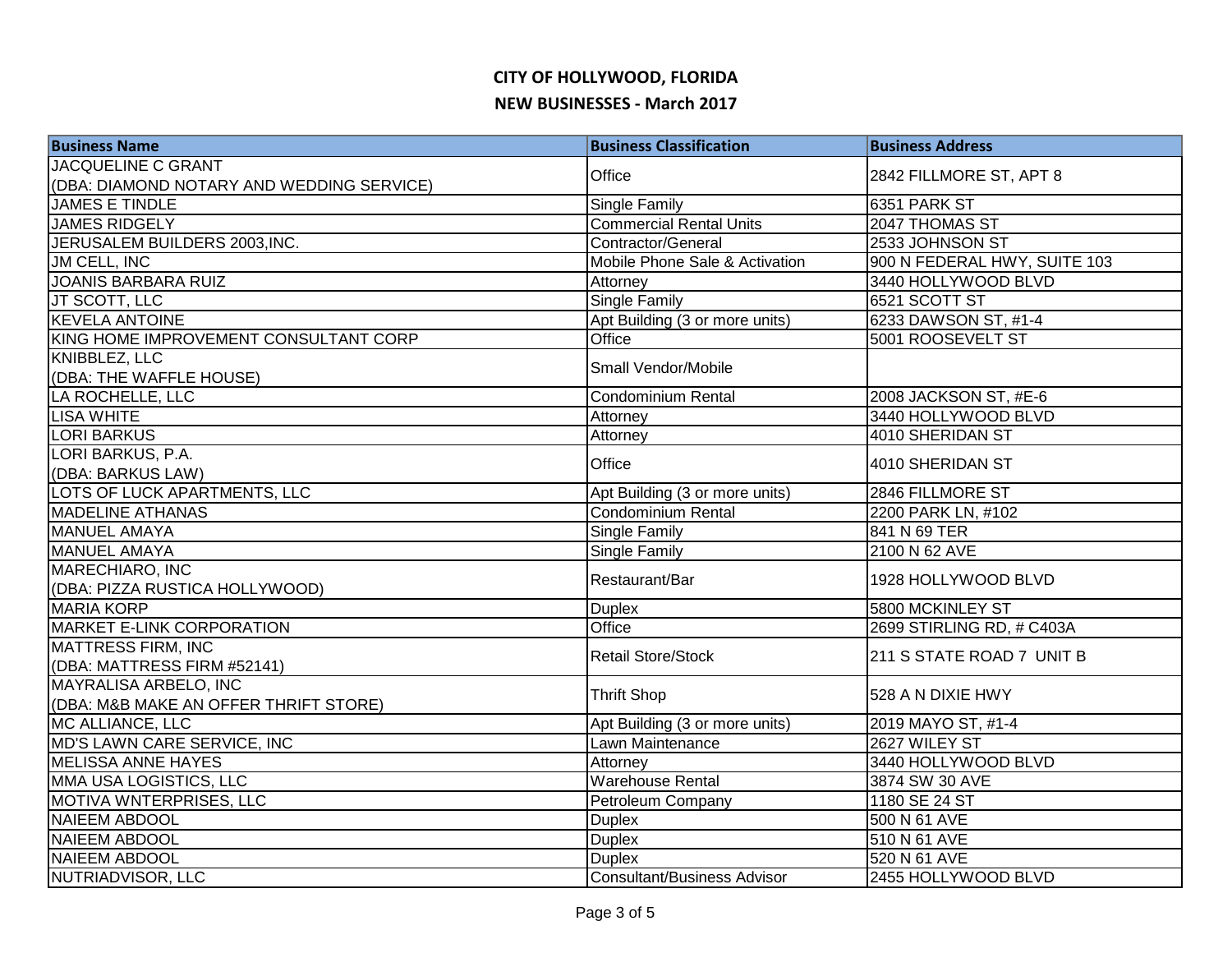| <b>Business Name</b>                          | <b>Business Classification</b> | <b>Business Address</b>         |
|-----------------------------------------------|--------------------------------|---------------------------------|
| OH CREPES JUICES, INC                         | Restaurant/Bar                 | 3802 S OCEAN DR                 |
| <b>OLEG PEREKOLSKIY</b>                       | <b>Single Family</b>           | 1415 GARFIELD ST                |
| OMAVAL, LLC                                   | <b>Condominium Rental</b>      | 2008 JACKSON ST, #D-3           |
| ORANGE COUNTY MOTORSPORTS, LLC                | <b>Auto Sales</b>              | 1001 S STATE ROAD 7             |
| (DBA: JUMBOLUXURYCARS.COM)                    |                                |                                 |
| ORION & ASSOCIATES TRUCKING SOLUTIONS, LLC    | Office                         | 2450 HOLLYWOOD BLVD, SUITE 101A |
| PARAMOUNT PARTNERS, LLC                       | Office                         | 3810 S OCEAN DR                 |
| <b>PATUNIAS CAFE, LLC</b>                     | <b>Retail Store/Stock</b>      | 1940 N 30 RD, BAY #465          |
| <b>PAY WIRELESS, LLC</b>                      | Office                         | 5662 WASHINGTON ST              |
| PUMP SOLUTIONS, INC                           | Office                         | 141 SW 62 AVE                   |
| QUIGAR ELECTRIC, INC                          | Office                         | 141 SW 62 AVE                   |
| (DBA: A-B ELECTRIC MOTORS & PUMPS)            |                                |                                 |
| <b>R&amp;R INTERNATIONAL ENTERPRISES, INC</b> | <b>Retail Store/Stock</b>      | 5680 WASHINGTON ST              |
| (DBA: C-STOP FOOD STORE)                      |                                |                                 |
| <b>RACHEL ARGY</b>                            | <b>Single Family</b>           | 5621 RALEIGH ST                 |
| <b>REPAIR GEEKS, LLC</b>                      | <b>Computer Services</b>       | 4514 HOLLYWOOD BLVD             |
| RMCTI-1 INVESTMENTS, LLC                      | Condominium Rental             | 4111 S OCEAN DR, #2909          |
| RMCTI-1 INVESTMENTS, LLC                      | Condominium Rental             | 4111 S OCEAN DR, #2911          |
| <b>ROBERT DONEHOWER</b>                       | Single Family                  | 955 CORKWOOD ST                 |
| ROCCAMONFINA, LLC                             | Condominium Rental             | 2008 JACKSON ST, #C-5           |
| <b>ROSA CRUZ</b>                              | <b>Duplex</b>                  | 508-510 COLUMBUS PKWY           |
| <b>SH REALTY INVESTMENTS, LLC</b>             | <b>Commercial Rental Units</b> | 3800,3880,3890, 3892 N 28 TER   |
| <b>SANDRA M. SCOTT</b>                        | <b>Single Family</b>           | 1338 POLK ST                    |
| <b>SEBASTIAN LARA</b>                         | Single Family                  | 1330 N 68 TER                   |
| <b>SEDICK MOHAMMED</b>                        | Single Family                  | 7061 TYLER ST                   |
| SENDA & COMPANY OF FLORIDA, LLC               | <b>Duplex</b>                  | 2014 DEWEY ST, #1-2             |
| SHABOS, LLC                                   | Restaurant/Bar                 | 1840 HARRISON ST                |
| <b>SNOWY MINIMART, INC</b>                    | Restaurant/Bar                 | 2201 S OCEAN DR                 |
| (DBA: SNOWY ON THE BEACH)                     |                                |                                 |
| SOMMER 22ND AVE, LLC                          | <b>Single Family</b>           | 6780 THOMAS ST                  |
| SOUTH FLORIDA DISTILLERS, INC                 | Manufacturing                  | 2612 S FEDERAL HWY              |
| <b>STEVEN ALBERTSON</b>                       | Lawn Maintenance               | 2310 N 61 TER                   |
| (DBA: ALBERTSONS BUILDING AND GROUNDS CARE)   |                                |                                 |
| TAX BARON ACCOUNTING SOLUTIONS, INC           | <b>Tax Services</b>            | 6011 RODMAN ST, SUITE 210-213   |
| TMT PROPERTIES, INC                           | <b>Commercial Rental Units</b> | 5801 DAWSON ST                  |
| <b>TOTOS, LLC</b>                             | Condominium Rental             | 2008 JACKSON ST, #E-3           |
| U PLUS GROUP, LLC                             | <b>Broker/Service</b>          | 2434 HOLLYWOOD BLVD, 2ND FLLOR  |
| U.S. MORTGAGE FINANCE III, LLC                | Condominium Rental             | 2008 JACKSON ST, #E-10          |